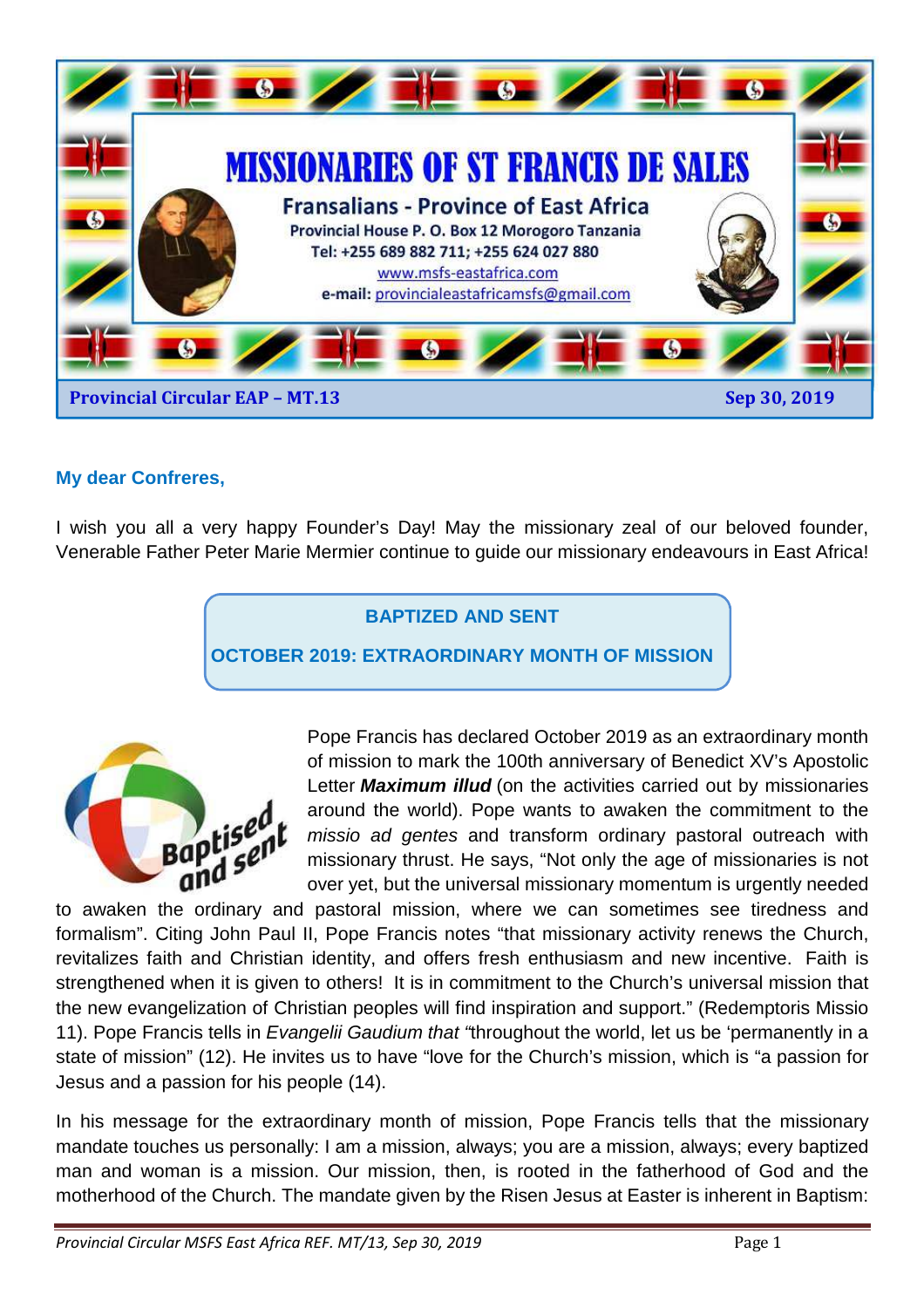as the Father has sent me, so I send you, filled with the Holy Spirit, for the reconciliation of the world (cf. Jn 20:19-23; Mt 28:16-20). This mission is part of our identity as Christians; it makes us responsible for enabling all men and women to realize their vocation to be adopted children of the Father, to recognize their personal dignity and to appreciate the intrinsic worth of every human life, from conception until natural death. A Church that presses forward to the farthest frontiers requires a constant and on-going missionary conversion. The *missio ad gentes*, which is always necessary for the Church, thus contributes in a fundamental way to the process of on-going conversion in all Christians. Faith in the Easter event of Jesus; the ecclesial mission received in baptism; the geographic and cultural detachment from oneself and one's own home; the need for salvation from sin and liberation from personal and social evil: all these demand the mission that reaches to the very ends of the earth. Pope Francis tells that the centenary year of **Maximum illud** should serve as an incentive to combat the recurring temptation lurking beneath every form of ecclesial introversion, self-referential retreat into comfort zones, pastoral pessimism and sterile nostalgia for the past. Instead, may we be open to the joyful newness of the Gospel.

As we celebrate today the Founder's day, we are invited to take up *missio ad gentes* with renewed fervour and enthusiasm. Our Constitutions underline the missionary nature of our Congregation: "The daring and passionate affirmation of our Founder **I want Missions** is the inspiration behind our apostolic ventures and missionary initiatives" (Prologue e). Our Eastern African Mission offers us immense opportunities to fulfil the command of Jesus: "Go forth and teach all nations, baptizing them in the name of the Father and of the Son and of the Holy Spirit, teaching them to observe all that I have commanded you. And behold, I am always with you until the end of time" (Mt. 28: 19- 20).

During this extraordinary month of mission, as we thank God for helping us to participate in the missio ad gentes in East Africa, let us seek his continuous presence in our missions so that without losing our missionary zeal, we can move forward and witness Christ wherever our presence is demanded by the Local Church. The Church in East Africa is still young (only 150 years old) and it requires further nurturing and care as it struggles with superstitions, cultural practices which are contrary to Gospel values, erosion of family and community values, challenges from various sects and growing secularization. The life of a missionary is a life of sacrifice and total dedication. Let us imitate the legacy of our beloved patron St. Francis de Sales who excelled as a missionary in Chablais and our venerable founder Father Mermier who said: "I have totally dedicated myself to the work of the missions, to the sublime ministry of Jesus Christ who is the first missionary and the leader in every mission."

# **PRAYER INTENTIONS OF THE SUPERIOR GENERAL**

Rev. Father Superior General has requested the entire Congregation to pray for his special intention every month starting from October 2019. Please include this special intention in every community and formation house during the Liturgy of hours.

**INTENTION FOR THE MONTH OF OCTOBER 2019** We pray: that our confreres working in the new missions of Ecuador, Malawi, and Indonesia may experience the merciful protection and care of the Lord in their missionary challenges and for an even greater commitment of the MSFS to the global Mission of Christ in the periphery of the society … we pray to the Lord..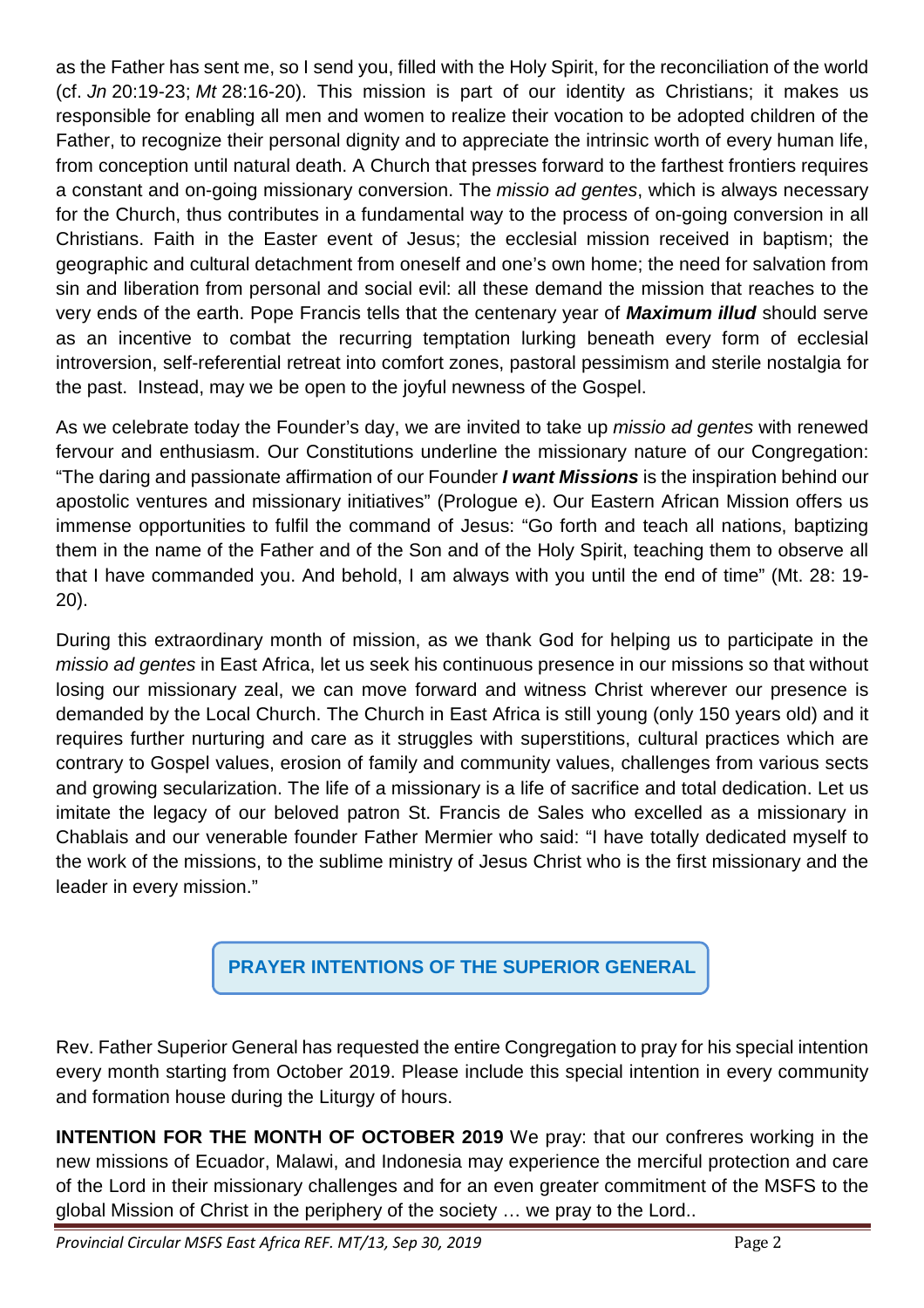### **CALL OF GENERAL CHAPTER 2019: A FOLLOW UP**

The General Chapter 2019 has exhorted us to get back to the foundational vision and mission of our Congregation. Our primary apostolate as envisaged by our venerable Founder is Parish Mission Preaching. In the recent years, the Congregation has made tremendous efforts to re-discover the Parish Mission Preaching. Though the instrumentality of Rev. Fr. Agnelo Fernandes and his team, we have now a manual for Parish Mission Preaching (PMP). This manual is to be familiarized by every confrere as it is fundamental to our mission and ministry. Rev. Fr. Agnelo Fernandes will give a two day seminar on PMP on November 26 and 27, 2019 (LCI Arusha); January 8 and 9, 2020 (Provincial House, Morogoro) and January 14 and 15, 2020 (Osia). I request everyone to kindly participate in any one of these seminars as per your convenience.

**STEWARDSHIP FORUM MEETING** 

Stewardship Forum meeting will be held on November 28, 2019 at LCI. The bursars are requested to present the budget for 2020.

**SEMINAR FOR SCHOOL MANAGERS & RELIGIOUS COLLABORATORS** 

Education Forum is organizing a Seminar for School Managers & Religious collaborators on December 10th and 11th, 2019 at Provincial House, Morogoro. The seminar will deal with MSFS Profile of an educator, Fransalian Education Policy and Child Protection Policy.

**PERPETUAL PROFESSION AND DIACONATE ORDINATION** 

August 23, 2019 was a joyous day for Fransalians in East Africa as seven of our scholastics made their final commitment to the Lord at Fransalian House, Kola Hills, Morogoro,Tanzania. The event began with the Eucharistic celebration presided over by Rev. Fr. Suresh Babu MSFS, the General Councillor in charge of formation. Rev. Fr. Mathew Thazhathukunnel MSFS, the Provincial Superior of East Africa province received the vows. Hearty Congratulations to our **brothers Dennis Dindi, Fabian Wasonga, Gregory Mutisya, Leonard Ngumbi, Michael Mwangi, Patropio Mungala and Ssentamu Ruthitical.** 

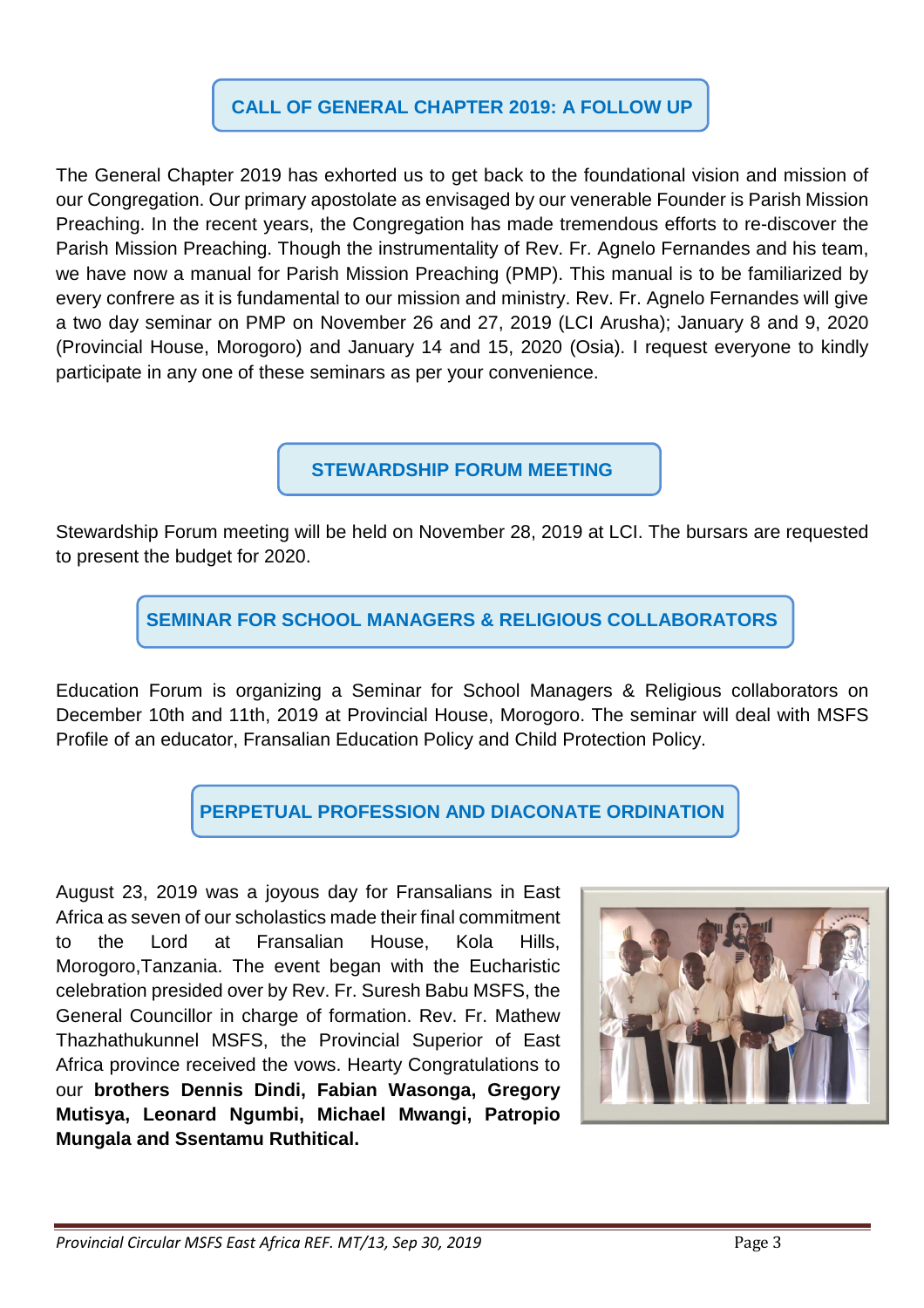

On August 24, 2019, six of the brothers were ordained deacons by Bishop Telesphore Mkude, the Bishop of Morogoro Diocese. The diaconate ordination took place at St. Francis de Sales Parish Church, Dumila. Hearty Congratulations to our newly ordained deacons **Dennis Dindi, Gregory** 

### **Mutisya, Leonard Ngumbi, Michael Mwangi, Patropio Mungala and Ssentamu Ruthitical**.

Both events were witnessed by a number of priests, religious men and women, parents, relatives and laity. The Final Profession and the Diaconate Ordination were held after a one week long Salesian seminar and a three weeks long Salesian retreat led by Fr. Suresh Babu MSFS, the General Councilor in charge of formation and Fr. Devasia Manael MSFS.

(Report by Bro. Gonzaga Lubega MSFS)

### **IBIHWA: OUR NEW MISSION**

"Bloom where you are planted" has been the motto of all our ventures in East Africa. The new mission at Ibihwa is a visible sign of God's providence for the people who longed for regular spiritual services. The Province of East Africa took one more step forward in the mission of the Lord by taking up a sub-station raised to a parish, in a challenging environment in a short time. On August 11, 2019 Ibihwa made history by witnessing the triple events: blessing of the new house, official opening of the new parish, and conferring the Sacrament of confirmation for 246 students. His grace Rt. Rev. Beatus



Kinyaiya OFM Cap, the Archbishop of Dodoma was the main celebrant of the Holy Eucharist, Rev. Fr. Mathew Thazhathukunnel MSFS, the Provincial Superior, Rev. Chesco CPPS, the Vicar general of the diocese, a number of priests and religious sisters, District Commissioner, District Executive Director of Bahi district and around 3,500 faithful witnessed the event. The parish at Ibihwa being the first mission of Fransalians in the Archdiocese of Dodoma was named after St. Francis de Sales. It has 6 sub-stations and 7 prayer centres, consisting 60 small Christian communities and a total of 7,000 faithful. It is a very promising parish for evangelisation and renewal of Christian faith. We are very grateful for all the support and contributions made by the Province, benefactors, and wellwishers. Our sincere thanks to Frs. Berin Charles and Jomon Joseph whose share in overcoming the struggles in the beginning of this mission cannot be forgotten. May Almighty God bless our new mission. (Reported by Fr. A. Sebastian MSFS)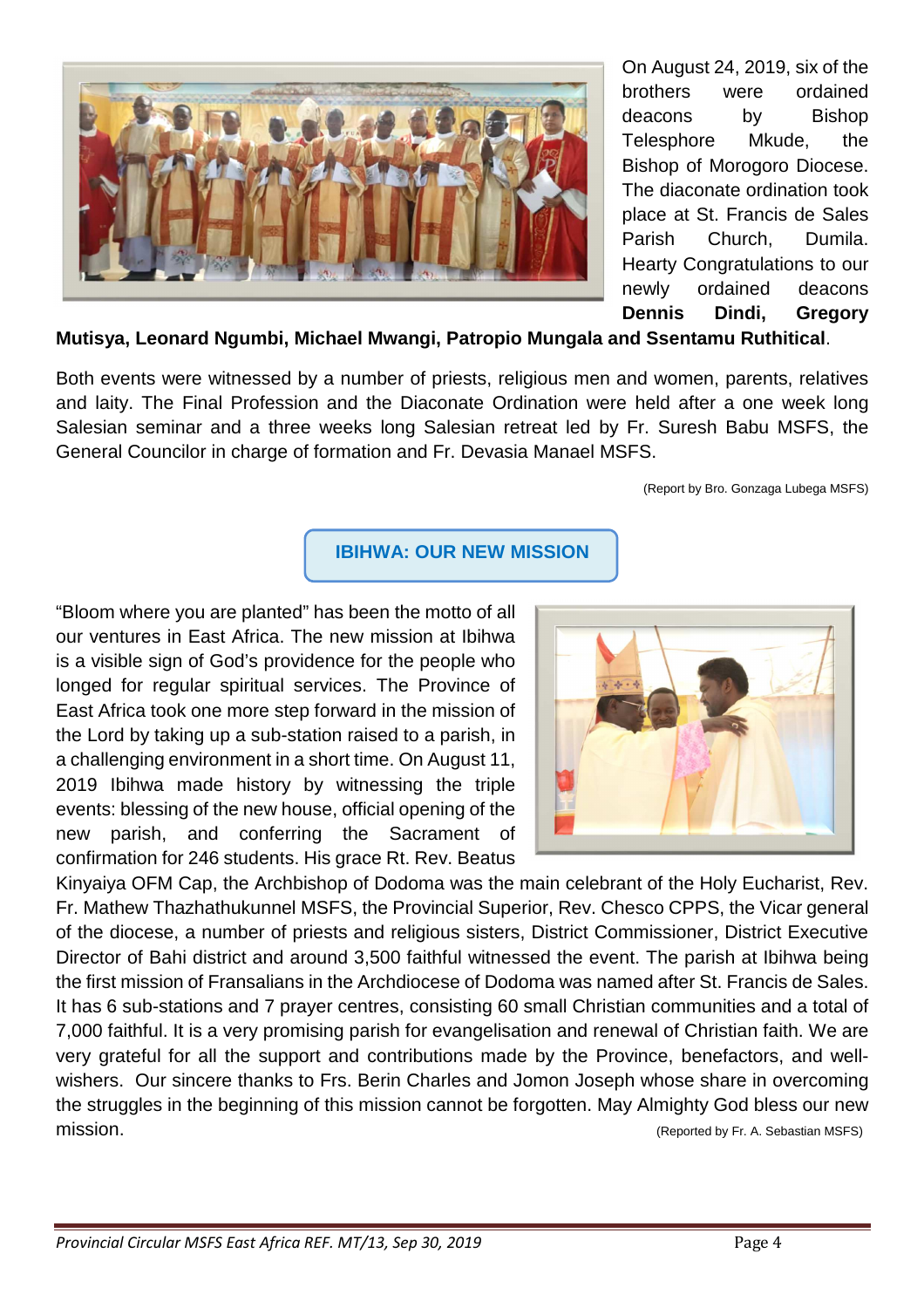### **EDUCATION FORUM MEETING**

The meeting of the Education Forum took place on June 28, 2019 at MSFS Provincial House, Morogoro. After the opening address of Rev. Fr. Mathew Thazhathukunnel MSFS, the Provincial Superior of East Africa, the Forum evaluated the administration of our schools. It was noted that all our schools have performed very well in the National Examinations. The Forum proposed further measures for improvement of both curricular and non-curricular activities in our schools. The Forum also discussed various means and ways to implement Action Plan of Provincial Congress 2017 and the Call of General Chapter on Education.

It also proposed to help as many poor students as possible in our schools. It also decided to engage students in social activities especially to help the poor and needy. The schools should follow strict budgeting and any infrastructure development is to be discussed first in LGB and a report of LGB has to be forwarded to Provincial administration for the approval. The schools also should follow government regulations with regards to the financial management of the school. The Forum emphasised the importance of Child Protection Policy in our schools. A committee was appointed to draft the Child Protection Policy for our schools. It was also suggested to send confreres for Bachelor of Education studies. The Forum also thanked the collaborators of our schools for their dedication and commitment. There was a suggestion to have a meeting with religious collaborators to explain Fransalian education policy. The meeting came to an end with a prayer at 17.50.

(Reported by Fr. Simon Nabande MSFS)

**MISSION FORUM MEETING**

The Mission Forum met on August 05, 2019 at LCI. The Forum evaluated the pastoral ministry in the Province. After the sharing from Parishes, the Forum discussed the Call of General Chapter 2019 and decided to implement the following measures immediately: Mission oriented formation, expansion of Fransalian Associates, Parish Preaching Mission, minimum two year mission exposure for newly ordained priests, community based ministry and team work in parishes, Family Apostolate and adequate preparation before taking up a new mission.

The Action Plan of Provincial Congress on Mission also was discussed in the meeting. It also emphasized the need to disseminate Salesian Spirituality in our parishes and promote devotions to our patron and our founder. The members felt that Catechists should be trained adequately to carry out their ministry in the parishes. The Forum also encouraged parishes to support financially Formation houses. The Forum requested the Provincial administration to expand our MSFS missions in Kenya and Uganda. The meeting came to an end with a prayer at 18.00.

(Reported by Fr. Joseph Poikunnel MSFS)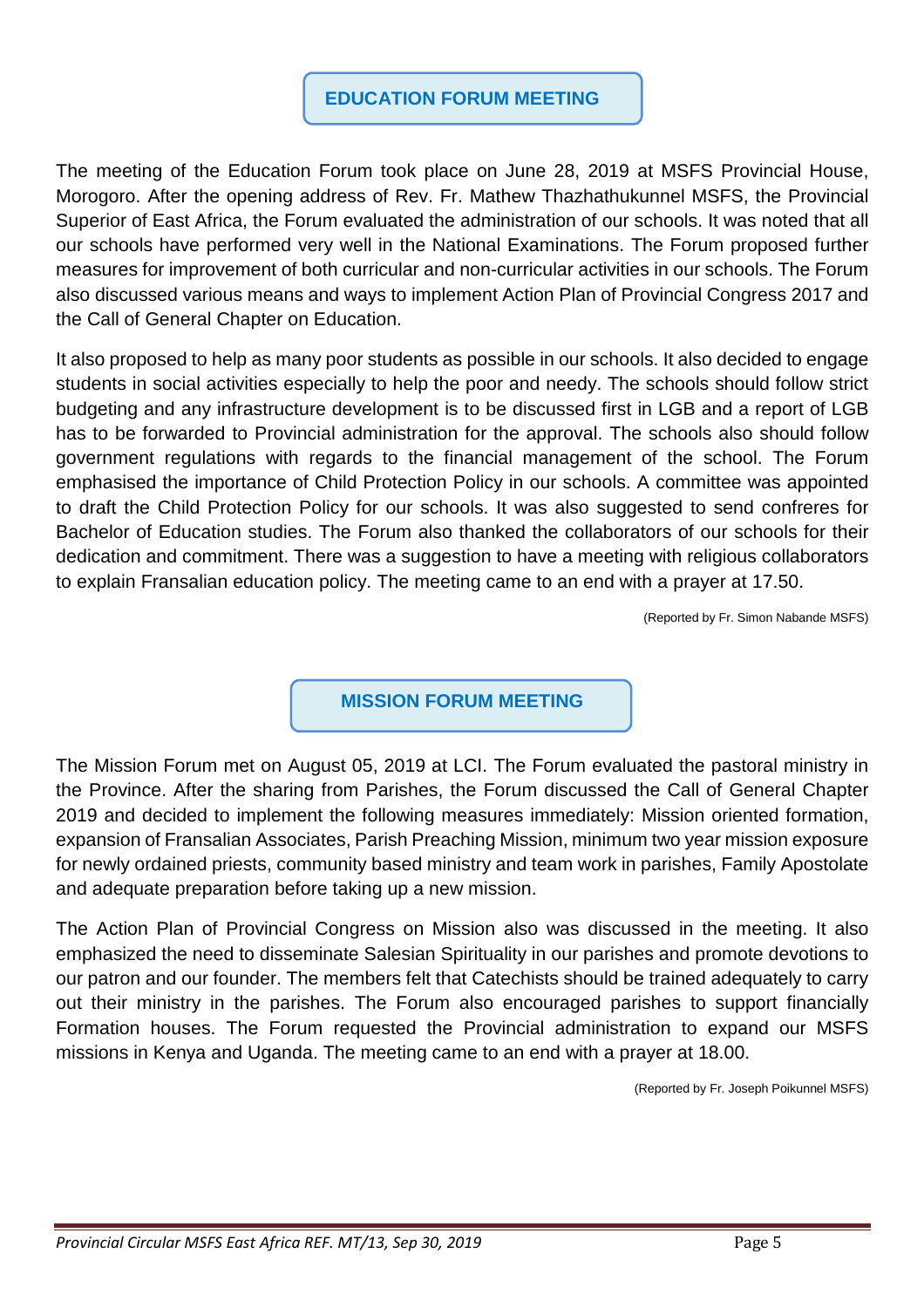## **FORMATORS FORUM MEETING**

The Formators' Forum Meeting of the Province of East Africa was held on September 3, 2019 at Lumen Christi Institute, Arusha! Fr. Thomas Kochalumchuvattil, the councilor-in-charge of Formation presided over the meeting! Apart from enlightening each other about common concerns in formation and news from various formation houses in the province, the meeting also reviewed the implementation of the Action Plan of the Provincial Congress 2017, concerning formation. In line with the call of the General Chapter, Fr. Provincial exhorted the formators to communicate the mission legacy of our congregation to the formees at every stage! Besides, he insisted on the need to inculcate in the formees the virtues of loyalty to the congregation and accountability. In this regard, he exhorted that the scholastics should maintain an account book of the pocket money they receive. The formators are to check these books on a regular basis! The formation forum meeting was attended by most of the forum members. It was a wonderful opportunity to review and to plan formation programs at different stages of formation.

(Fr. Thomas Kochalumchuvattil MSFS)

**USA VICE PROVINCIAL CURIA**

The recently held USA Vice Provincial Congress elected the following confreres to Vice Provincial Curia:

- **Fr .Tomy Puliyanampattayil** Vice Provincial
- **Fr. Luke Kalarickal** Admonitor & Councilor
- **Fr. Anthony Bonela** Councilor
- **Fr. Noble Ambalathuruthel** Bursar

We wish them God's blessing in their ministry of leadership.

**MOZAMBIQUE DELEGATION CURIA** 

The Colloquium of Mozambique delegation has elected the following confreres to the Delegation Curia:

| Fr. Henry Nedumkallel       | <b>Delegation Superior</b>   |
|-----------------------------|------------------------------|
| Fr. Jinu Devasia            | <b>Councillor cum Bursar</b> |
| Fr. Jijo Thomas             | Councillor                   |
| Fr. Sebatian Annaikandathil | Councillor                   |

Hearty congratulations and prayerful wishes!

On behalf of the Province of East Africa, I would like to thank **Rev. Fr. Petrus Kullu**, the former Delegation Superior of Mozambique for the collaboration and support in MSAF. We wish him God's blessings in his future ministry.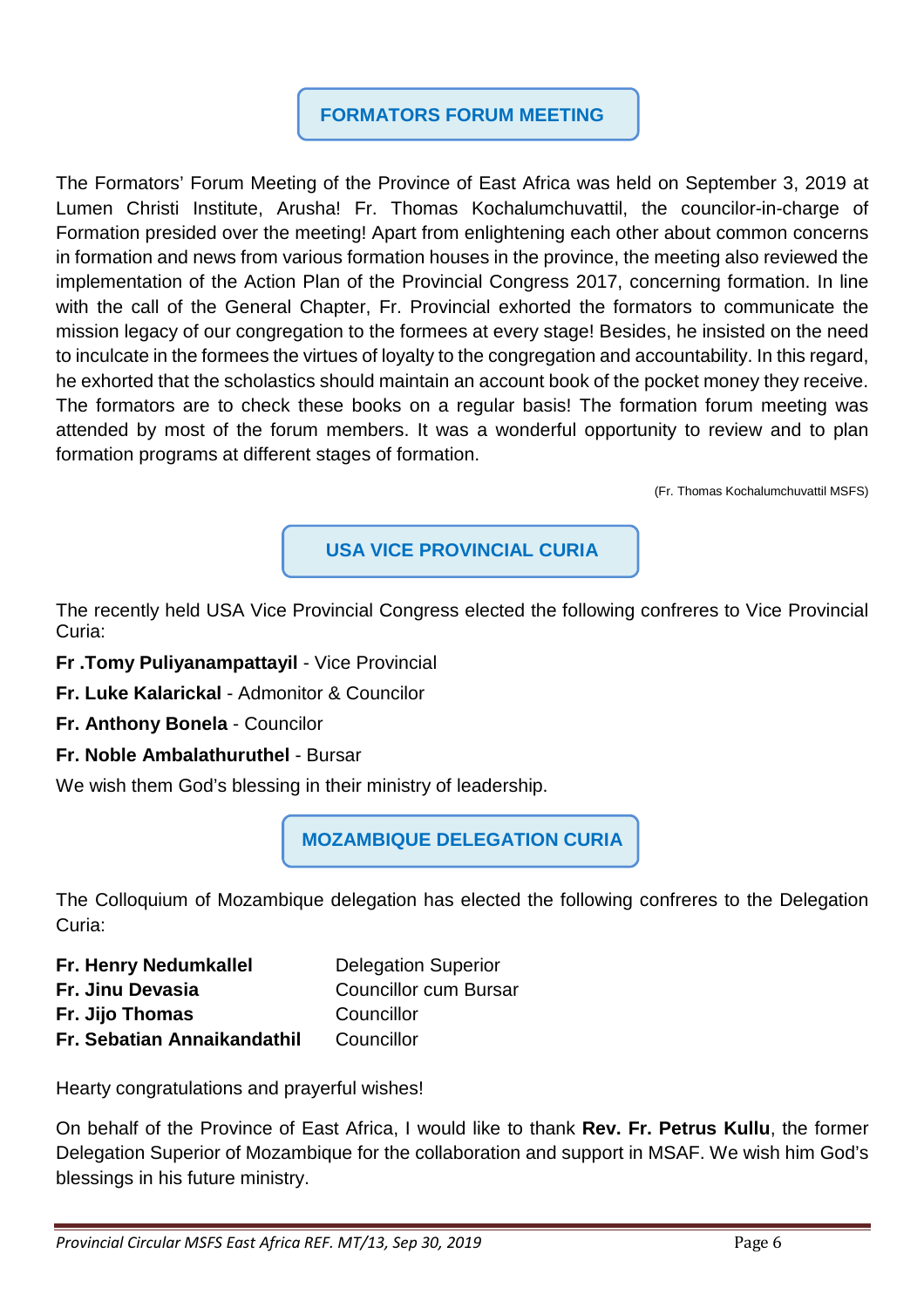### **UPCOMING PROGRAMMES**

| Date                       | Programme                                                | Venue                   |
|----------------------------|----------------------------------------------------------|-------------------------|
| November 26 & 27           | <b>PMP</b>                                               | LCI                     |
| November 28                | Stewardship Forum Meeting & Budget                       | <b>LCI</b>              |
| December 10 & 11           | Meeting for School Managers & Religious<br>collaborators | <b>Provincial House</b> |
| <b>January 08 &amp; 09</b> | <b>PMP</b>                                               | <b>Provincial House</b> |
| January 14 & 15            | <b>PMP</b>                                               | Osia                    |

**TRANSFERS** 

**Fr. Aristides Danda** is relieved from his responsibilities at Kashishi parish and is designated for studies in Music with effect from 10.09.2019.

## **HOLIDAYS**

- Fr. Lawrence Ssebowa September 11 October 11 Fr. Amal Neerolickal September 23 – November 23 Fr. Sudhakar Clement September 27 – October 27
- 
- Fr. Thomas Njue October 16 November 16 Fr. Sheejan Kallarackal October 17 – November 17

**OBITUARY** 

**Mr. Michael Pendanath,** paternal uncle of Fathers Reji, Sijo and Martin Pendanath passed away on 15.08.2019. Please pray for the repose of the departed soul.

**Mr. Paul Wekesa**, paternal uncle of Bro. Collins Barasa Simiyu, passed away after a prolonged illness on 25.09.2019.

**Mr. Oscar Wekesa**, nephew of Bro. Collins Barasa Simiyu, died in an accident on 25.09.2019.